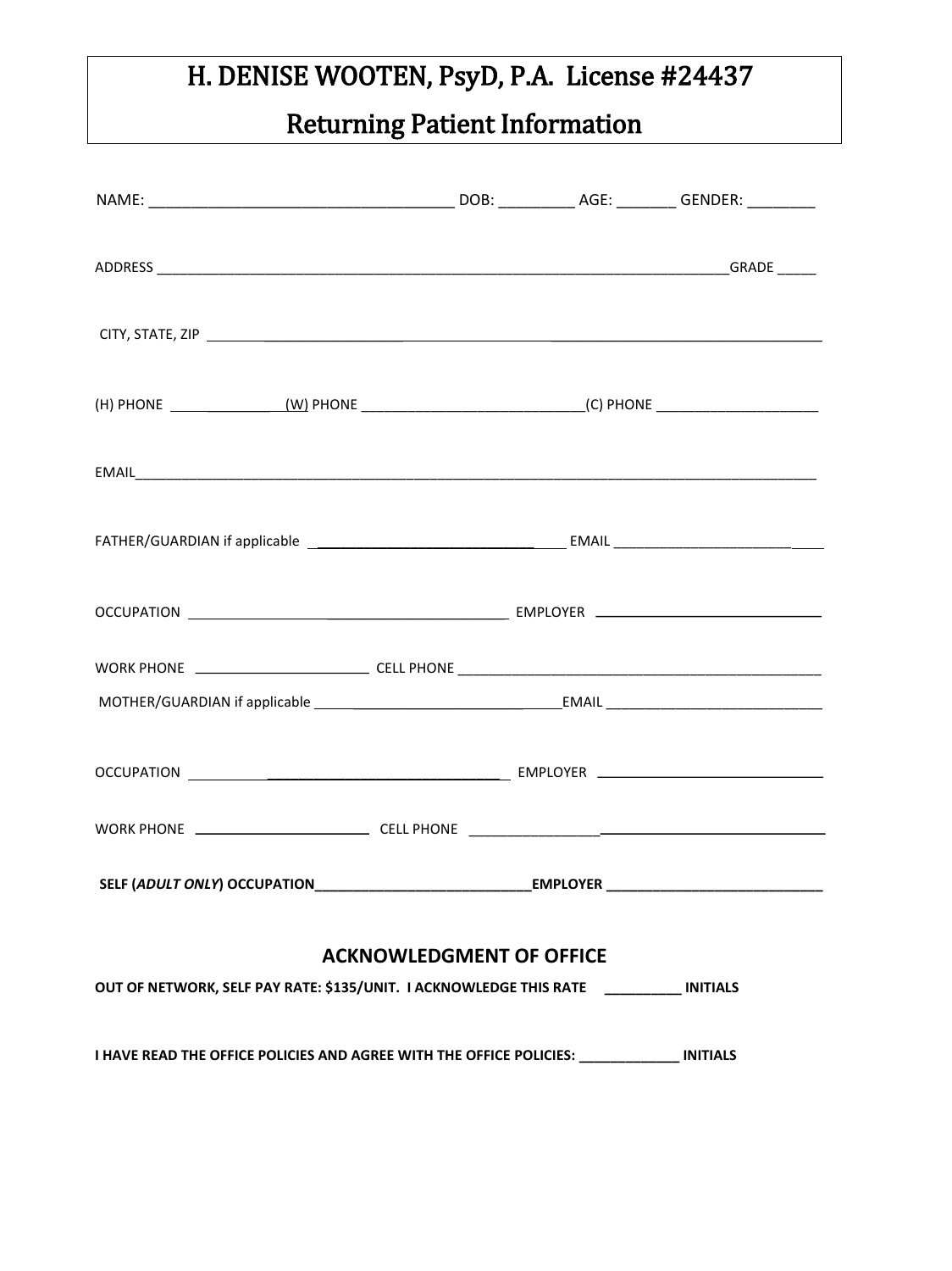### Returning Patient Information

### **ACKNOWLEDGEMENTS & CONSENTS**

#### **CONSENT FOR TREATMENT OF MINOR/DEPENDENT CHILD**

I certify that I am the {father, mother, managing conservator, legal guardian (circle one)} of the above named child, and I hereby give my authorization and informed consent for the above named child to receive psychological or therapeutic outpatient diagnostic and treatment services from H. Denise Wooten, PsyD. I further certify that I have the legal authority to authorize and consent to this treatment.

**\_\_\_\_\_\_\_\_\_\_\_\_\_\_\_\_\_\_\_\_\_\_\_\_\_\_\_\_\_\_\_\_\_\_\_\_\_\_\_\_\_\_\_\_\_\_\_\_\_\_\_\_\_\_\_\_\_\_\_\_\_\_\_\_\_\_\_\_\_\_**Signature & Date

#### **CONSENT FOR TREATMENT (Adults, 18 years+ only)**

I have the legal authority to authorize and give my authorization and informed consent to receive psychological or therapeutic outpatient diagnostic and treatment services from H. Denise Wooten, PsyD

**\_\_\_\_\_\_\_\_\_\_\_\_\_\_\_\_\_\_\_\_\_\_\_\_\_\_\_\_\_\_\_\_\_\_\_\_\_\_\_\_\_\_\_\_\_\_\_\_\_\_\_\_\_\_\_\_\_\_\_\_\_\_\_\_\_\_\_\_\_\_**Signature & Date

#### **CONSENT TO COMMUNICATE WITH OTHER**

If you consent to allow Dr. Wooten to communicate with your physician or other professional regarding your case, please sign below. Your signature will indicate your consent to this communication until you withdraw your consent in writing.

Physician/Professional Name Telephone Number of Professional

Signature & Date

#### **ASSIGNMENT OF INSURANCE BENEFITS**

#### **IN-NETWORK INSURED:**

If you wish Dr. Wooten's office to file for direct in-network reimbursement by your insurance company, please provide the information requested below.

I hereby assign payment of medical benefits by: (Insurance Company) \_

to H. Denise Wooten, PsyD. I also authorize the release of any medical information requested by the above named insurance or managed health care company. The assignment will remain in effect until revoked by me in writing (a photocopy of this assignment is to be considered as valid as the original). **I understand that I am financially responsible for all charges whether or not paid by said insurance** except to the extent that a contract between the provider and a managed health care company might limit that financial responsibility.

\_\_\_\_\_\_\_\_\_\_\_\_\_\_\_\_\_\_\_\_\_\_\_\_\_\_\_\_\_\_\_\_\_\_\_\_\_\_\_\_\_\_\_\_Signature & Date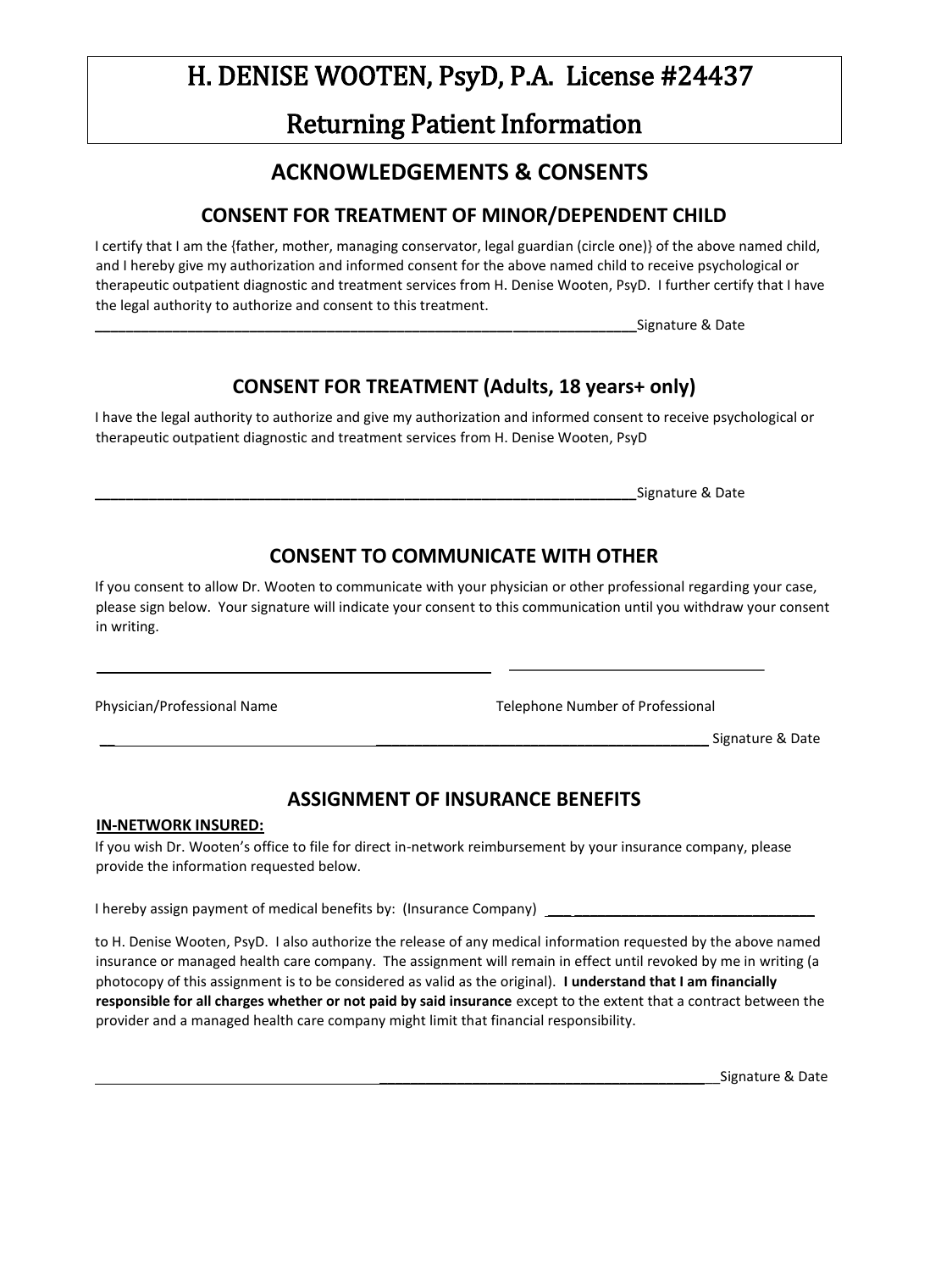Returning Patient Information

## **CHILD AND FAMILY UPDATE**

INSTRUCTIONS: Please complete the following information about your child and family. If any questions do not apply to your child, simply write "DNA" (does not apply) in the space provided or leave the space blank. It is best if this form is completed by all parents or primary caretakers. This information will be helpful to your child's doctor or other professional to better understand your child and your family.

### **I. DESCRIBE WHAT PROMPTED YOUR CONTACT**

## **II. BEHAVIORAL CHANGES TO REPORT**

Check the items that describe your child:

| Always on the go, has difficulty staying<br>seated at school, church, meals, etc.       | Slow to walk.                                               |
|-----------------------------------------------------------------------------------------|-------------------------------------------------------------|
| Often doesn't seem to listen.                                                           | Delayed development.                                        |
| Hard to discipline.                                                                     | Explosive temper, tantrums.                                 |
| Argues excessively.                                                                     | Destructive (breaks toys, furniture, etc.)                  |
| Socially withdrawn (prefers to be alone)                                                | Fights (adults or children).                                |
| Doesn't like self.                                                                      | Overly sensitive/fearful.                                   |
| Has run away.                                                                           | Seems unhappy/depressed.                                    |
| Has breath-holding spells.                                                              | Overly dependent on parents or others.                      |
| Has difficulty keeping his/her attention<br>(concentration) on tasks at school or home. | Lies excessively.                                           |
| School reports child often disrupts class,<br>speaks or acts without thinking.          | Stealing.                                                   |
| Speech unclear.                                                                         | Fire-setting or playful with matches.                       |
| Not talking.                                                                            | History of physical/sexual abuse (if yes,<br>circle which). |
| Other:                                                                                  |                                                             |
|                                                                                         |                                                             |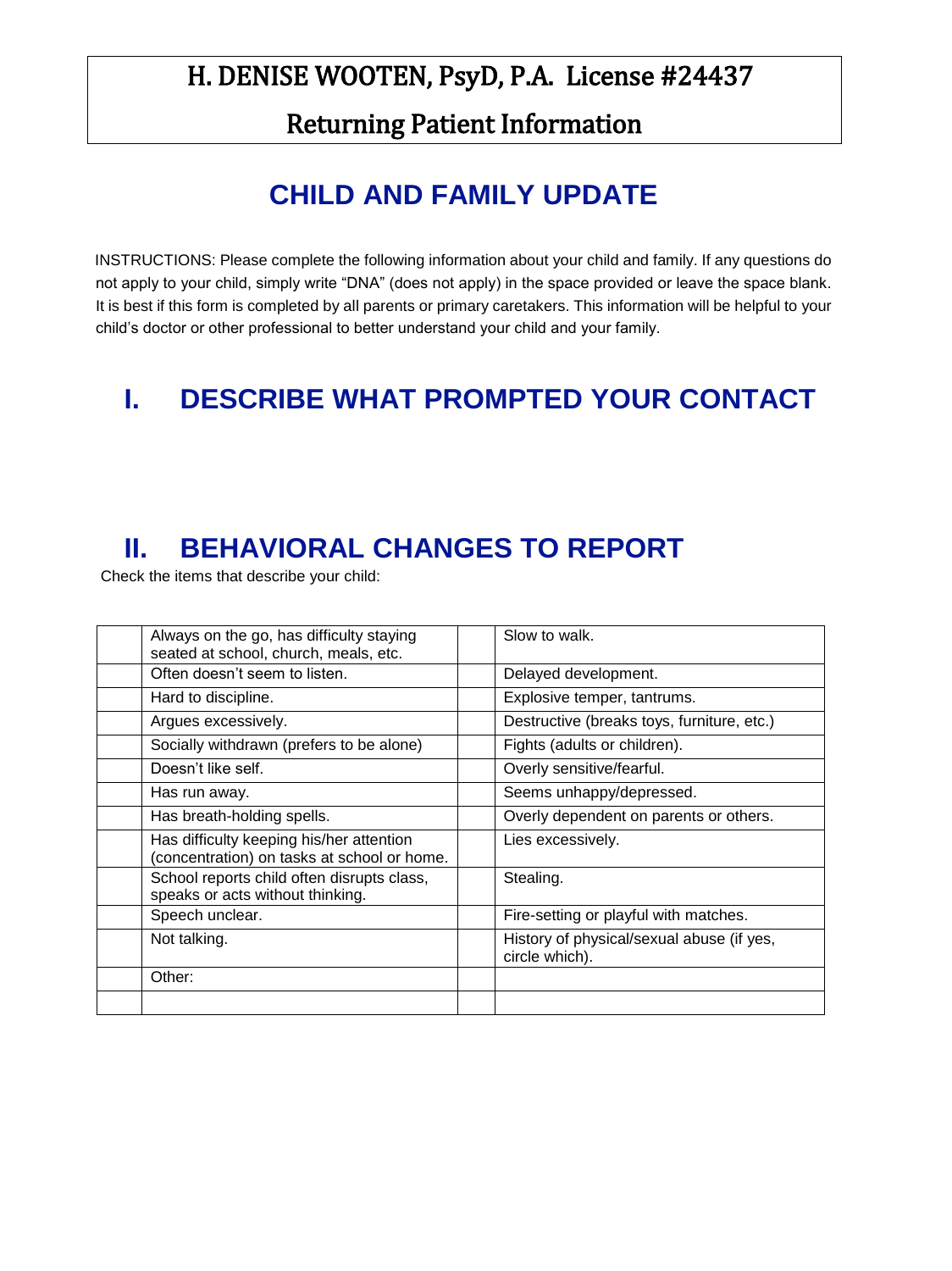Returning Patient Information

**Developmental – Social - Self Help** (indicate approximate age for following)

Has the child had any of the following?

|                                                                                                                         | <b>NO</b> | <b>YES</b> | <b>CURRENTLY?</b> |
|-------------------------------------------------------------------------------------------------------------------------|-----------|------------|-------------------|
| <b>Convulsions or Seizures</b>                                                                                          |           |            |                   |
| <b>Vision Problems</b>                                                                                                  |           |            |                   |
| Frequent ear infections                                                                                                 |           |            |                   |
| Ear tubes                                                                                                               |           |            |                   |
| Allergies (if yes, specify):                                                                                            |           |            |                   |
| Any regularly used medications and/or psychotropic, stimulants,<br>ADHD, mood or anxiety medications (if yes, specify): |           |            |                   |
| Any unusual reaction or behavior after taking medicine or certain<br>foods (if yes, specify):                           |           |            |                   |
| Was child ever hospitalized overnight?                                                                                  |           |            |                   |
| Concussions or head injuries                                                                                            |           |            |                   |

## **III. FAMILY CHANGES TO REPORT**

Have there been any changes in the family dynamic since your last visit to my office?

| Mother: divorce and/or remarriage: YES NO If so, when? |     |           |                             |
|--------------------------------------------------------|-----|-----------|-----------------------------|
|                                                        |     |           |                             |
|                                                        |     |           |                             |
| Do parents/stepparents agree on discipline?            | YES | NO.       |                             |
| Is discipline consistent?                              |     | <b>NO</b> |                             |
|                                                        |     |           |                             |
|                                                        |     |           |                             |
|                                                        |     |           |                             |
| Has there been any sleep disruption recently?          | YES |           | NO If YES, please describe: |
|                                                        |     |           |                             |

Has there been any disruption in household recently? If YES, please describe: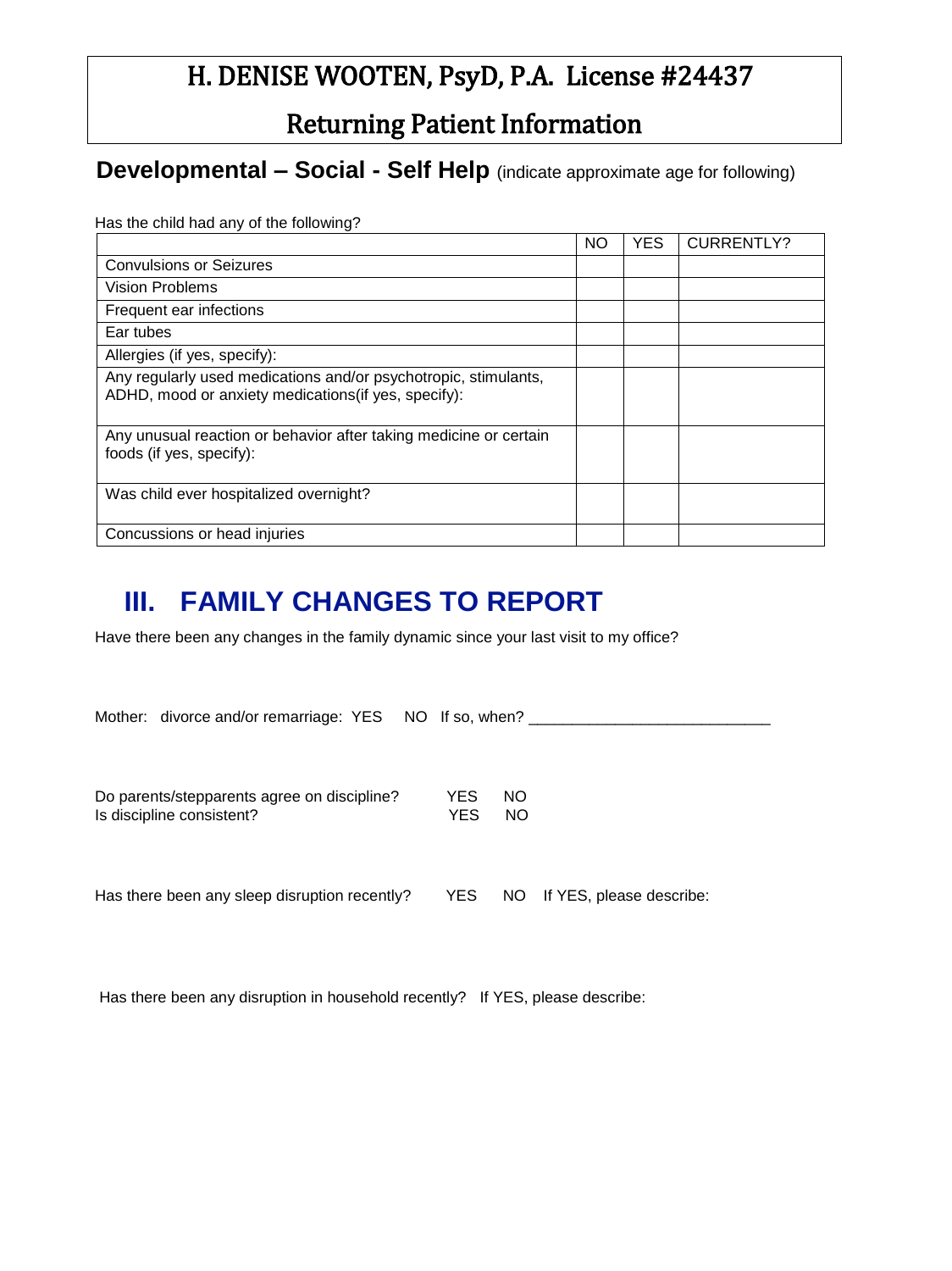### Returning Patient Information

### **IV. SCHOOL UPDATE TO REPORT**

| Has the child changed schools? YES NO<br>If yes, what were the circumstances of the change?         |
|-----------------------------------------------------------------------------------------------------|
|                                                                                                     |
| Has your child needed to repeat a grade level? YES NO If yes, when: _______________________________ |
| In general, describe your child's performance since your last visit:                                |
| List any outstanding strengths or problems.                                                         |
| Has your child ever received special education services? If so, what grades?                        |
|                                                                                                     |
| Does your child currently have an IEP from his/her school? YES NO                                   |
| Does your child currently have a 504 Plan at school?<br><b>YES</b><br><b>NO</b>                     |

If applicable, describe the main focus of your child's IEP or 504 Plan and note any accommodations your child is currently receiving.

Describe any problems your child may have in school with learning:

Describe any problems your child may have with homework (e.g. forgets, does not return it to school, etc.)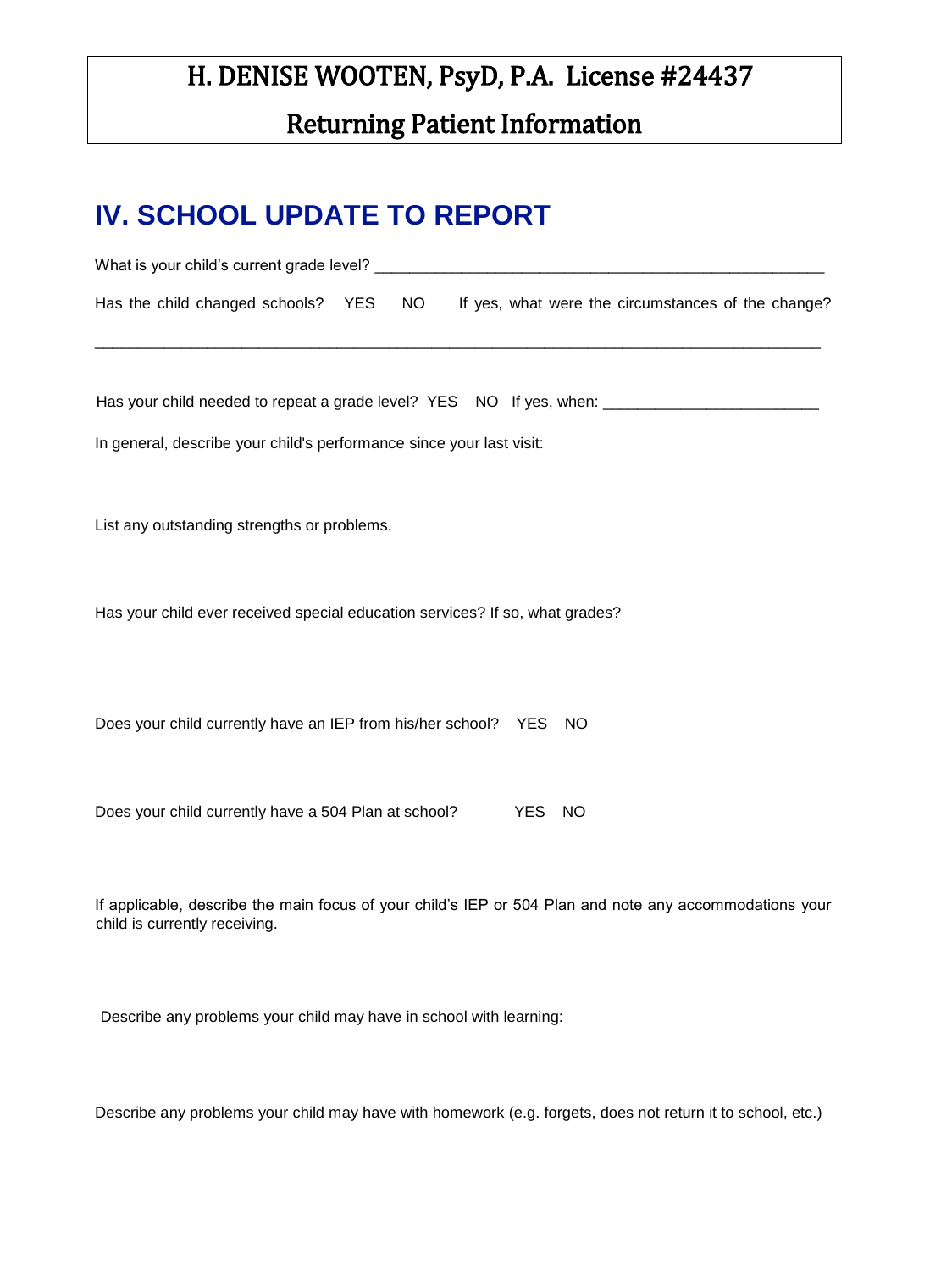# H. DENISE WOOTEN, PsyD, P.A. License #24437 Returning Patient Information

#### **ADULT PATIENT INFORMATION**

| Please describe the problem and its onset for which you are seeking help.                                                                  |        |                  |       |                 |  |
|--------------------------------------------------------------------------------------------------------------------------------------------|--------|------------------|-------|-----------------|--|
| How would you describe the severity of the effects of the problem on you?                                                                  |        |                  |       |                 |  |
| A Little Bit                                                                                                                               |        | Moderately       | Quite | Extremely       |  |
| Please describe any prior counseling, therapy, or evaluation services received, including dates of<br>service.                             |        |                  |       |                 |  |
| Please list any medications you are presently take and the amounts prescribed. Also, list any<br>nonprescription medicine regularly taken. |        |                  |       |                 |  |
| Please identify which of the following you use and the frequency and quantity.                                                             |        |                  |       |                 |  |
|                                                                                                                                            |        | <b>Frequency</b> |       | <b>Quantity</b> |  |
| Nicotine                                                                                                                                   | No/Yes |                  |       |                 |  |
| Caffeine                                                                                                                                   | No/Yes |                  |       |                 |  |
| Alcohol                                                                                                                                    | No/Yes |                  |       |                 |  |
| <b>Other Drugs</b>                                                                                                                         | No/Yes |                  |       |                 |  |

Please describe any medical conditions for which you are being treated.

Signature: \_\_\_\_\_\_\_\_\_\_\_\_\_\_\_\_\_\_\_\_\_\_\_\_\_\_\_\_\_\_\_\_\_\_\_\_\_\_\_\_\_\_\_\_\_\_\_\_\_\_\_\_ Date: \_\_\_\_\_\_\_\_\_\_\_\_\_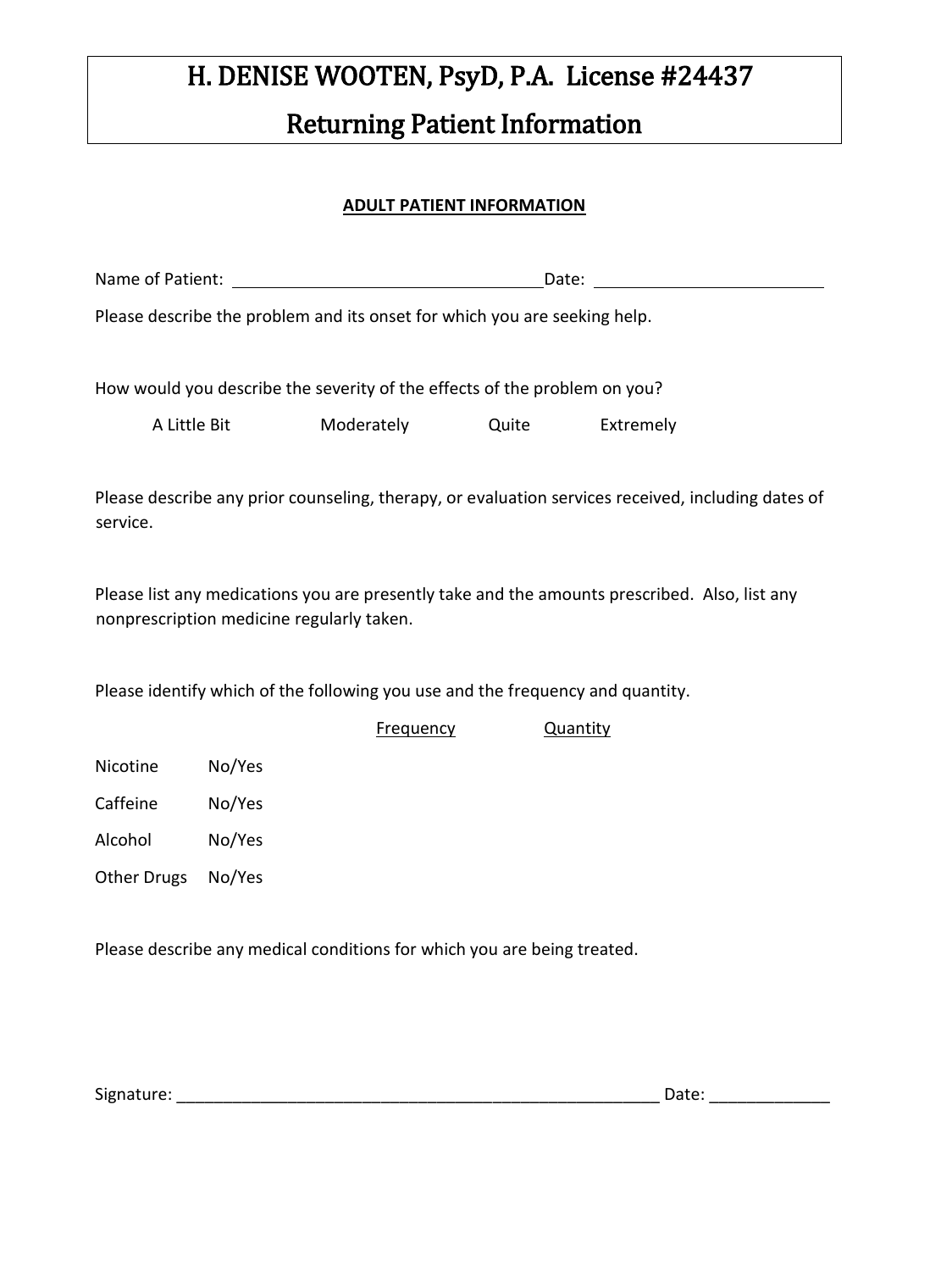### Returning Patient Information

#### **HIPPA, OFFICE SERVICES AND POLICIES AGREEMENT (Revised 1-1-2019)**

This document contains important information about my professional services and business policies. It also contains summary information about the Health Insurance Portability and Accountability Act (HIPAA). The law requires that I obtain your signature acknowledging that I have provided you with this information. Please read it carefully before signing. You may revoke this right in writing at any time.

#### **LIMITS ON CONFIDENTIALITY**

The law protects the privacy of all communications between a patient and a psychologist. In most situations, I can only release information about your treatment to others if you sign a written Authorization form that meets certain legal requirements imposed by HIPAA. There are other situations that require only that you provide written, advance consent. Your signature on this Agreement provides consent for those activities, as follows:

- Consultation with a referring health or mental health professionals about a case.
- Disclosures required by health insurers or to collect overdue fees
- If you are involved in a court proceeding and a request is made for information concerning your diagnosis and treatment, such information is protected by the psychologist-patient privilege law.
- If a government agency is requesting the information for health oversight.
- If a patient files a complaint or lawsuit against me, I may disclose relevant information regarding that patient in order to defend myself.
- If a patient files a worker's compensation claim, I must, upon appropriate request, provide records relating to treatment or hospitalization for which compensation is being sought.
- If I have cause to believe that a child under 18 has been or may be abused or neglected (including physical injury, substantial threat of harm, mental or emotional injury, or any kind of sexual contact or conduct), or that a child is a victim of a sexual offense, or that an elderly or disabled person is in a state of abuse, neglect or exploitation.
- If I determine that there is a probability that the patient will inflict imminent physical injury on another, or that the patient will inflict imminent physical, mental or emotional harm upon him/herself, or others.
- $\Box$

#### **PROFESSIONAL RECORDS**

You should be aware that, pursuant to HIPAA, I keep Protected Health Information about you in a professional record. We have transitioned to electronically stored records and administration processes using the professional tool[, www.Therapyappointment.com.](http://www.therapyappointment.com/) 

#### **PATIENT RIGHTS**

HIPAA provides you with several new or expanded rights with regard to your Clinical Record and disclosures of protected health information. These rights include requesting that I amend your record; requesting restrictions on what information from your Clinical Record is disclosed to others; requesting an accounting of most disclosures of protected health information that you have neither consented to nor authorized; determining the location to which protected information disclosures are sent; having any complaints you make about my policies and procedures recorded in your records; and the right to a paper copy of this Agreement, the attached Notice form, and my privacy policies and procedures.

#### **MINORS & PARENTS**

Patients under 18 years of age who are not emancipated, and their parents, should be aware that the law may allow parents to examine their child's treatment records. However, if the treatment is for suicide prevention, chemical addiction or dependency, or sexual, physical or emotional abuse, the law provides that parents may not access their child's records. For children between 16 and 18, because privacy in psychotherapy is often crucial to successful progress, particularly with teenagers, I may request an agreement from the patient and his/her parents that the parents' consent to give up their access to their child's records. If they agree, during treatment, I will provide them only with general information about the progress of the child's treatment, and his/her attendance at scheduled sessions. Any other communication will require the child's Authorization, unless I feel that the child is in danger or is a danger to someone else, in which case, I will notify the parents of my concern. Before giving parents any information, I will discuss the matter with the child, if possible, and do my best to handle any objections he/she may have.

#### **PSYCHOLOGICAL SERVICES**

Services include psychological evaluations and/or cognitive-behavioral therapy for children, adolescents and adults. Therapy is a joint effort between the therapist and patient. Progress depends on many factors including motivation, effort, and other life circumstances such as interactions with family, friends, and other associates. Therapy often leads to better relationships, solutions to specific problems, and significant reductions in feelings of distress. On the other hand, there are potential negative effects, which include, but are not limited to, increased stress in relationships and increased emotional distress. Implications or potential negative effects of a particular therapeutic technique may be discussed at any time with your therapist.